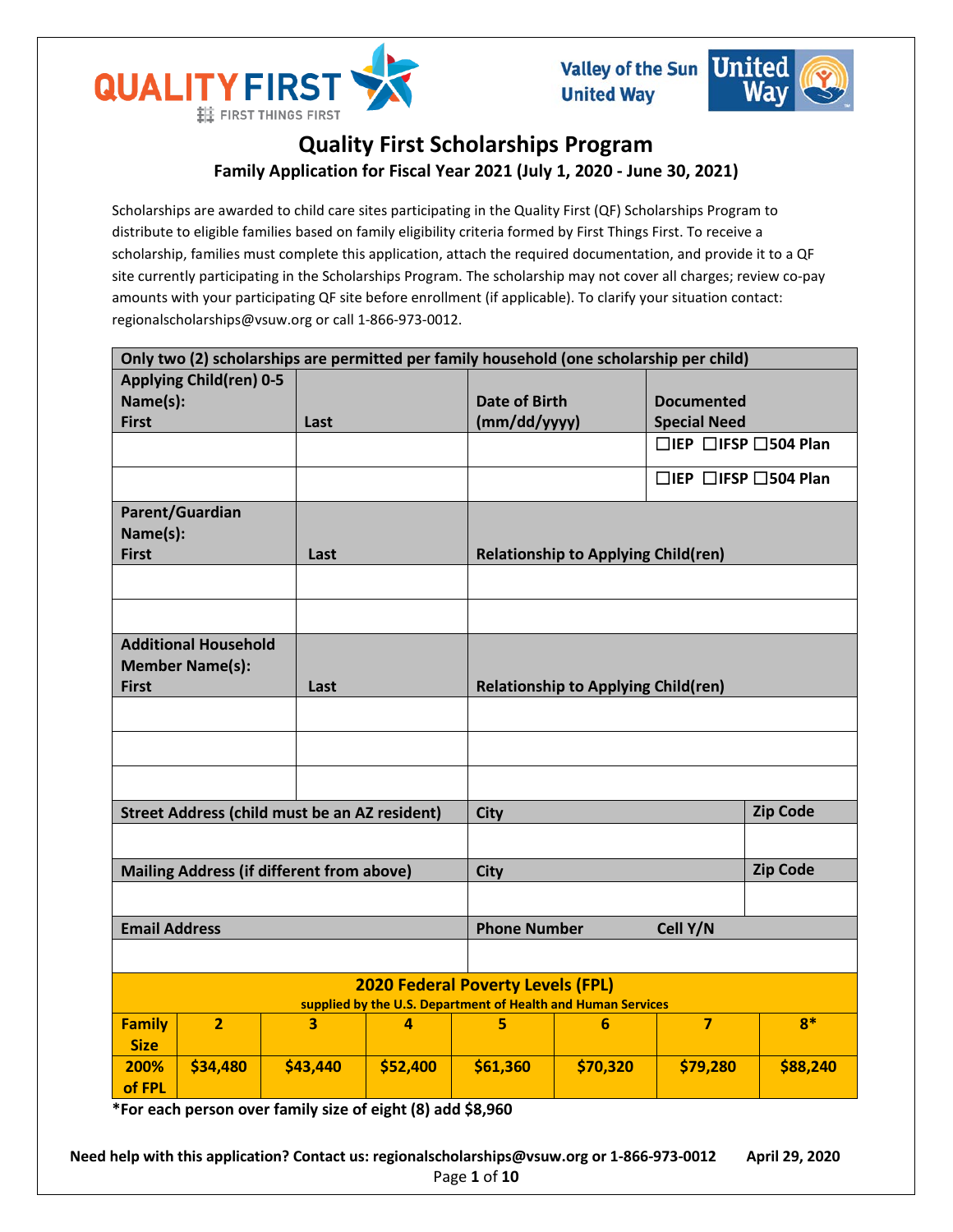



# **REQUIRED: Statement of Lawful Presence & Eligibility to Receive Public Benefits**

 $\Box$  REQUIRED: Child(ren) receiving a scholarship must be a U.S. citizen or national or an eligible alien. The Statement of Lawful Presence & Eligibility to Receive Public Benefits form must be completed for each child applying for Quality First Scholarships. In addition to the completed form, one of the documents listed on page 10 must be provided as verification of lawful presence and eligibility**.** 

**\*Scholarships are reserved for children age 0-5, not yet eligible for Kindergarten. Children with a date of birth of 8/31/2015 or earlier are considered Kindergarten eligible as of 9/1/2020, and may not receive a scholarship after this date.**

# **REQUIRED: Household size must be defined by Option 1 or Option 2.**

# ☐ **Option 1: Public Assistance** *(Determines household size AND family income)*

Attach your public assistance approval letter dated within the last twelve (12) months; letters should include the applying child(ren)'s name(s) and monthly gross income and household size. (Food Stamps, AHCCCS, and/or Cash Assistance/TANF)

According to your public assistance letter:

\_\_\_\_\_\_\_\_\_\_\_\_Number of parents/guardians/contributing members in the family household Number of children in the family household

\_\_\_\_\_\_\_\_\_\_\_\_Family Gross Annual Income

Families receiving AHCCCS may access a copy of their public assistance approval letter at: **www.healthearizonaplus.gov**

*You may stop here and proceed to the Parent Declarations section of this application on pg. 5. No additional information is needed***.**

## ☐ **Option 2: Tax Records** *(Determines household size, does NOT determine family income)*

Provide a copy of your family's most current annual income tax return (pg.1 of 1040 tax form) with listed dependents. Returns should be for the 2019 tax year or later and applying child(ren)'s names should be included.

 $\Box$  I have provided a tax return (2019 tax year or later)

 $\Box$  I have provided a tax return, but my tax records do include the applying child or otherwise do not accurately reflect my situation (to amend household size you must submit additional documentation)\*

- $\Box$  Birth certificates for siblings adopted or born after tax year (income for both parents listed on birth certificate will be required unless a superseding custody agreement exists)
- □ Custody agreement
- □ Marriage certificate
- ☐ Divorce decree
- $\Box$  Foster care or adoption documentation
- $\Box$  Other (only accepted with prior approval from VSUW and FTF)

*\*Your participant will use QF guidelines to make a final determination of household size and countable income.*

**Need help with this application? Contact us: regionalscholarships@vsuw.org or 1-866-973-0012 April 29, 2020** Page **2** of **10**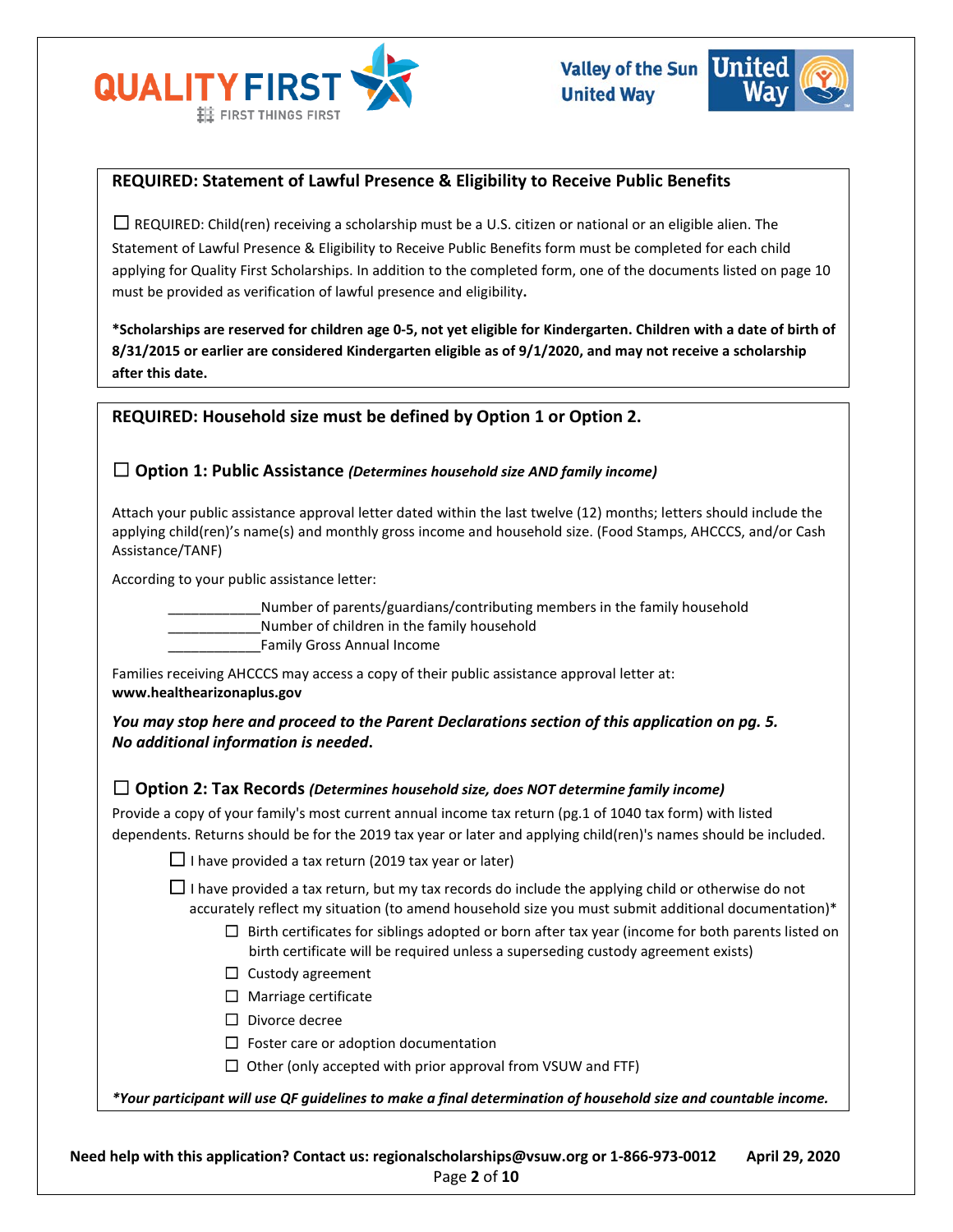



# **Earned Income Documentation Requirements for Applicants Qualifying Using Option 2**

Income information is necessary to process your application, please provide ONE of the following as they apply for **each contributing member**.

**Contributing Member(s)**: Any household member related by birth, marriage, or adoption; contributing member will also include anyone who claims the child as a dependent on his/her taxes or public assistance letter.

☐ **Employed by Other** (must provide documentation of one of the following options):

 $\Box$  One month of current consecutive pay stubs

Participants calculate *Gross Annual Income* (BEFORE taxes) using pay stubs. Do not submit W-2 forms. Monthly = 12 pay periods  $-1$  pay stub Twice per month = 24 pay periods - 2 pay stubs Biweekly = 26 pay periods - 2 pay stubs Weekly = 52 pay periods - 4 pay stubs

**Pay Descriptions that count towards gross annual income: regular/straight pay, paid time off, vacation, holiday, sick time, shift differentials, bereavement, tips and commission, housing and subsistence allowances. NOTE: Overtime, bonuses, and per diem do NOT count towards gross annual income.**

OR

 $\Box$  Written statement from employer, on company letterhead, that includes a gross annual income OR hourly rate with average hours worked and frequency of pay

□ **Self-Employed** (must provide documentation of one of the following options):

☐ Tax Form 1040 with applicable forms such as schedules C, C-EZ, E, F and K1 **AND** weekly/monthly ledgers verifying gross income, receipts for business income and expenses for the three most recent months

OR

 $□$  Signed profit and loss statement for the three most recent months **AND** weekly/monthly ledgers verifying gross income, receipts for business income and expenses for the three most recent months

**\* If the business has a requirement to file taxes, but has not done so, you must provide a valid extension from the IRS**

 $\Box$  **Unemployed** (must provide the following. See pg. 4 for additional unearned income requirements):

 $\Box$  No Income Declaration Form (mandatory for all contributing members w/no earned income)

 $\Box$  **Homeless** (must provide documentation of one of the following options):

 $\Box$  Signed statement from your case manager

OR

 $\Box$  Signed personal statement explaining circumstances (only accepted with prior approval from VSUW and FTF)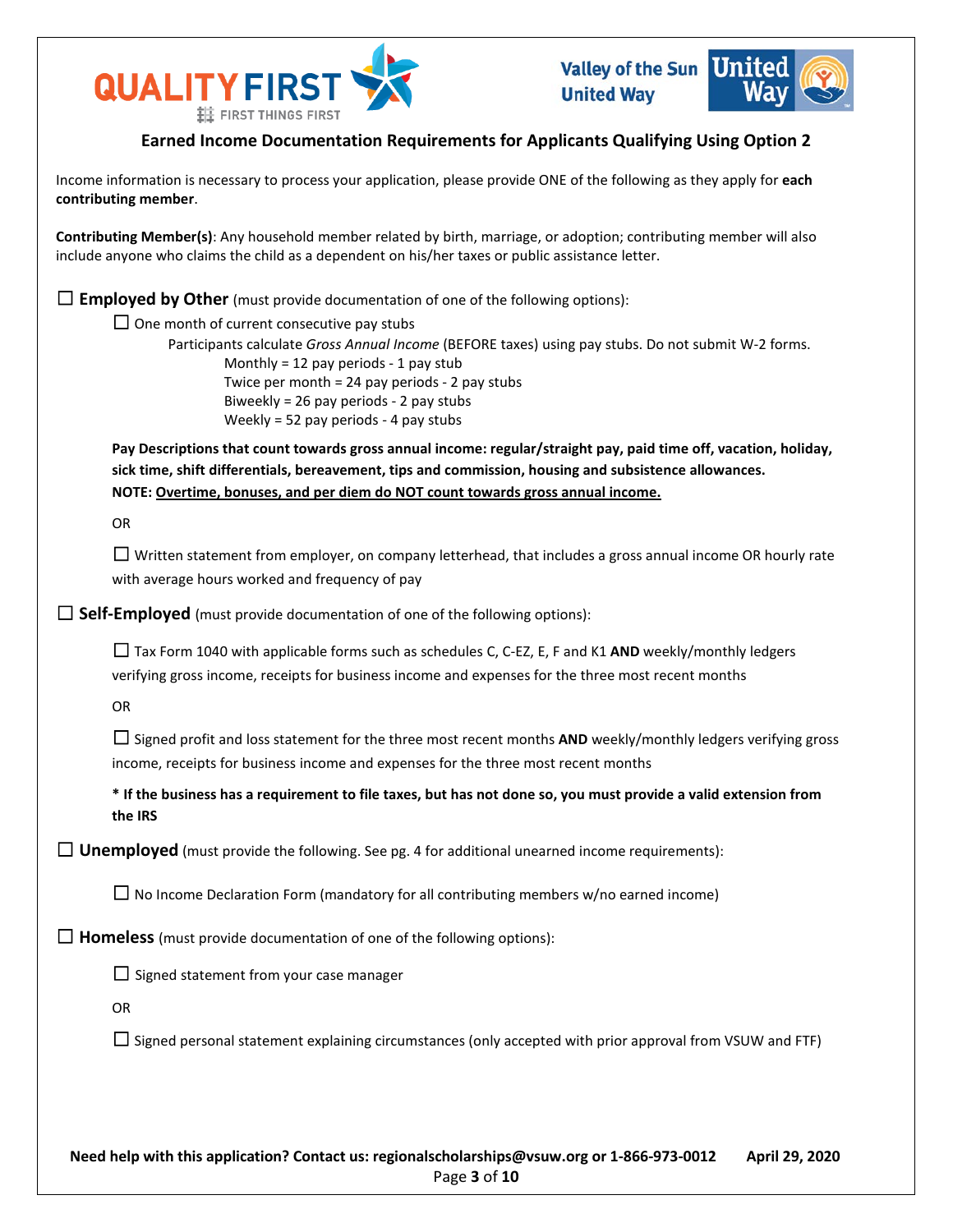

# **Unearned Income Documentation Requirements for Applicants Qualifying Using Option 2**

☐My household does NOT receive any unearned income

| $\Box$ My household DOES receive unearned income (documentation of this income, amount and frequency, is required and |
|-----------------------------------------------------------------------------------------------------------------------|
| counted in the eligibility determination):                                                                            |

 $\Box$  Education assistance (not loans)

 $\Box$  Foster care or adoption payments

 $\Box$  Government or tribal income (per cap, TANF)

 $\Box$  Social Security income (disability, survivor benefits, etc.)

 $\Box$  Retirement payments

- $\Box$  Veteran benefits
- $\Box$  Unemployment insurance statement
- $\Box$  Child support or spousal maintenance

 $\Box$  **Custody A** - both parents' total income is needed if child lives in both homes and both are responsible for child care costs

OR

 $\Box$  Custody B – other parent's income not counted if primary or applying parent receives child/spousal support (applying parent must provide documentation of support amount and frequency)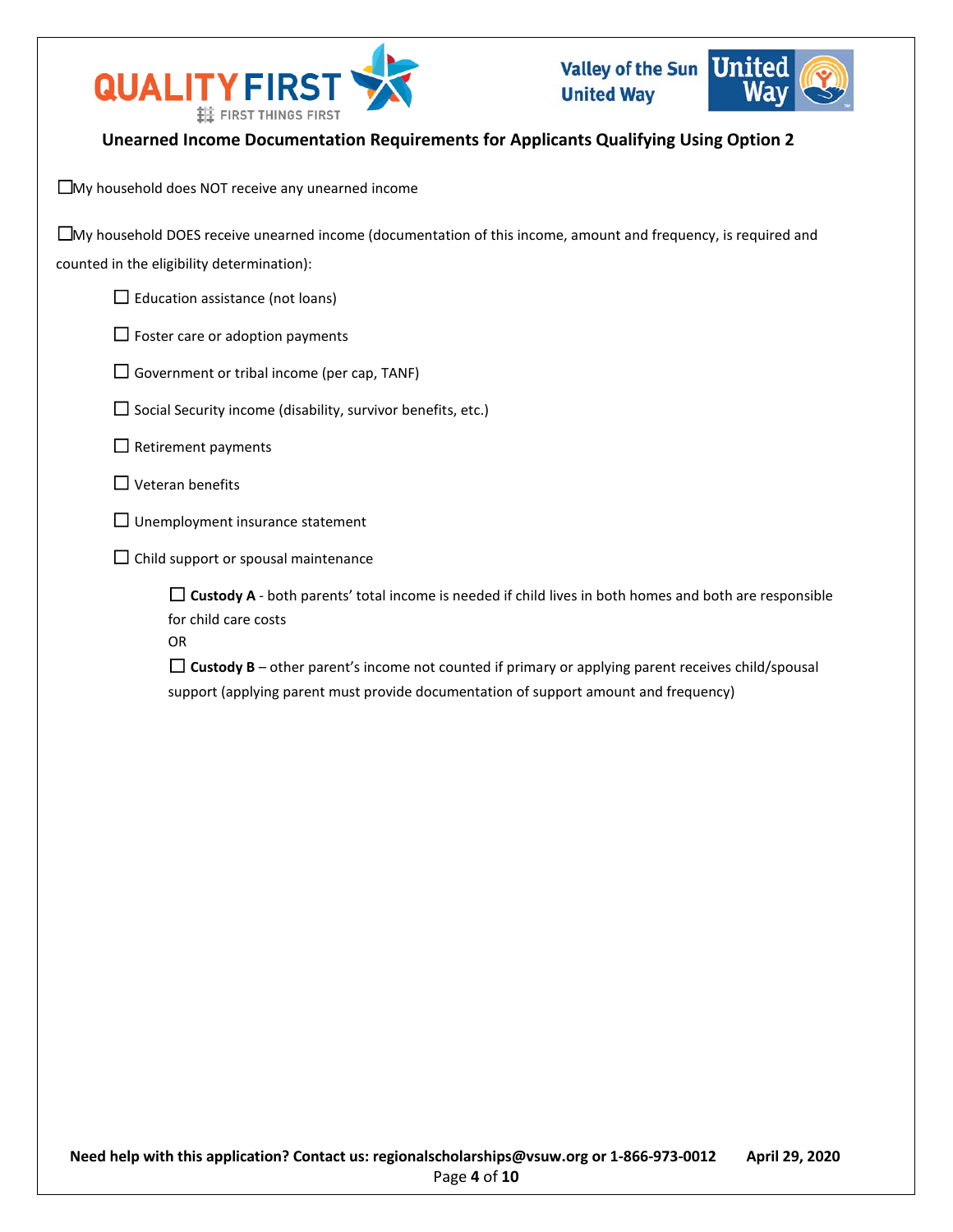



## **Parent Declarations**

*Initial each of the following boxes to certify that you have read and understand the guidelines for a Quality First Scholarship.* I understand that there are additional requirements to meet in order to qualify for a Navajo

| <b>Printed Name of Parent/Guardian</b> |                   | <b>Signature</b>                                                  | Date                                                                                                                                                                                                                           |  |
|----------------------------------------|-------------------|-------------------------------------------------------------------|--------------------------------------------------------------------------------------------------------------------------------------------------------------------------------------------------------------------------------|--|
|                                        |                   |                                                                   |                                                                                                                                                                                                                                |  |
|                                        |                   |                                                                   | statewide. I also understand that scholarship funding is temporary in nature and that I may be liable for any dollars<br>received based on false information. Completion of this application does not guarantee a scholarship. |  |
|                                        |                   |                                                                   | audits, shared with other state agencies for program compliance and used publicly in aggregate, both regionally and                                                                                                            |  |
|                                        |                   |                                                                   | I understand that personal information contained on this application will be reported to First Things First, reviewed in                                                                                                       |  |
| <b>Declarative Statement:</b>          |                   |                                                                   |                                                                                                                                                                                                                                |  |
|                                        |                   | United Way at 602.240.6324 or 1.866.973.0012                      |                                                                                                                                                                                                                                |  |
|                                        |                   |                                                                   | application will be returned as incomplete. This may cause a delay in approval.<br>I understand that inquiries about my child's scholarship may be made to Valley of the Sun                                                   |  |
|                                        |                   |                                                                   | I understand that if any questions are left blank or if any attachments are missing, my                                                                                                                                        |  |
|                                        |                   | absences may result in the loss of the scholarship.               |                                                                                                                                                                                                                                |  |
|                                        |                   |                                                                   | scholarship which is to give my child early learning opportunities. I understand that excessive                                                                                                                                |  |
|                                        |                   |                                                                   | I agree to bring my child 85% of his or her scheduled time in order to fulfill the purpose of the                                                                                                                              |  |
|                                        | per month.        |                                                                   |                                                                                                                                                                                                                                |  |
|                                        |                   |                                                                   | for a full time scholarship, he or she must be scheduled to attend at least 8 days and 93 hours                                                                                                                                |  |
|                                        |                   |                                                                   | must be scheduled to attend at least 8 days and 34 hours per month, and that to be eligible                                                                                                                                    |  |
|                                        |                   |                                                                   | I understand that in order for my child to be eligible for a part time scholarship, he or she                                                                                                                                  |  |
|                                        |                   | the desired location and be awarded a scholarship at that site.   |                                                                                                                                                                                                                                |  |
|                                        |                   |                                                                   | I understand that if my child no longer attends the program, I cannot transfer my scholarship<br>to another site. If pursuing a scholarship at another Quality First program, I must reapply at                                |  |
|                                        |                   |                                                                   |                                                                                                                                                                                                                                |  |
|                                        |                   | subsidy will result in the loss of any Quality First Scholarships | I understand that scholarship eligibility is determined once per fiscal year.                                                                                                                                                  |  |
|                                        |                   |                                                                   | I understand that I must accept the DES child care subsidy if/when it is offered. Declining the                                                                                                                                |  |
|                                        | their caseworker. |                                                                   |                                                                                                                                                                                                                                |  |
|                                        |                   |                                                                   | First Scholarships as they should be able to access DES child care subsidy or Head Start via                                                                                                                                   |  |
|                                        |                   |                                                                   | I understand that foster children, placed by the state of Arizona, are not eligible for Quality                                                                                                                                |  |
|                                        |                   | with a maximum of one (1) full time scholarship per child.        |                                                                                                                                                                                                                                |  |
|                                        |                   |                                                                   | I understand that this scholarship cannot be guaranteed to continue beyond June 30, 2021.<br>I understand that a single family may receive a maximum of two (2) full time scholarships,                                        |  |
|                                        |                   | the participant receives for that scholarship.                    |                                                                                                                                                                                                                                |  |
|                                        |                   |                                                                   | my child's scholarship award (part time or full time) and the monthly reimbursement amount                                                                                                                                     |  |
|                                        |                   |                                                                   | I understand that upon enrollment, I will receive a Family Award Notification Letter that lists                                                                                                                                |  |
|                                        |                   |                                                                   | I understand that First Things First pays the participant for my child's Quality First Scholarship.                                                                                                                            |  |
|                                        |                   |                                                                   | I understand that the participant may charge a monthly co-pay that will be my responsibility.                                                                                                                                  |  |
|                                        |                   |                                                                   | ALL income sources from ALL contributing members in my household.                                                                                                                                                              |  |
|                                        |                   |                                                                   | I have reviewed the eligibility requirements and have attached supporting documentation for                                                                                                                                    |  |
|                                        |                   |                                                                   | (This declaration does not apply to Quality First Scholarship applicants.)                                                                                                                                                     |  |
|                                        |                   |                                                                   | I understand that there are additional requirements to meet in order to qualify for a Navajo<br>Nation, Arizona Off-Reservation Scholarship. I am attaching the supporting documents.                                          |  |

**Please make a copy of this page for Parent/Guardian records**

**Need help with this application? Contact us: regionalscholarships@vsuw.org or 1-866-973-0012 April 29, 2020** Page **5** of **10**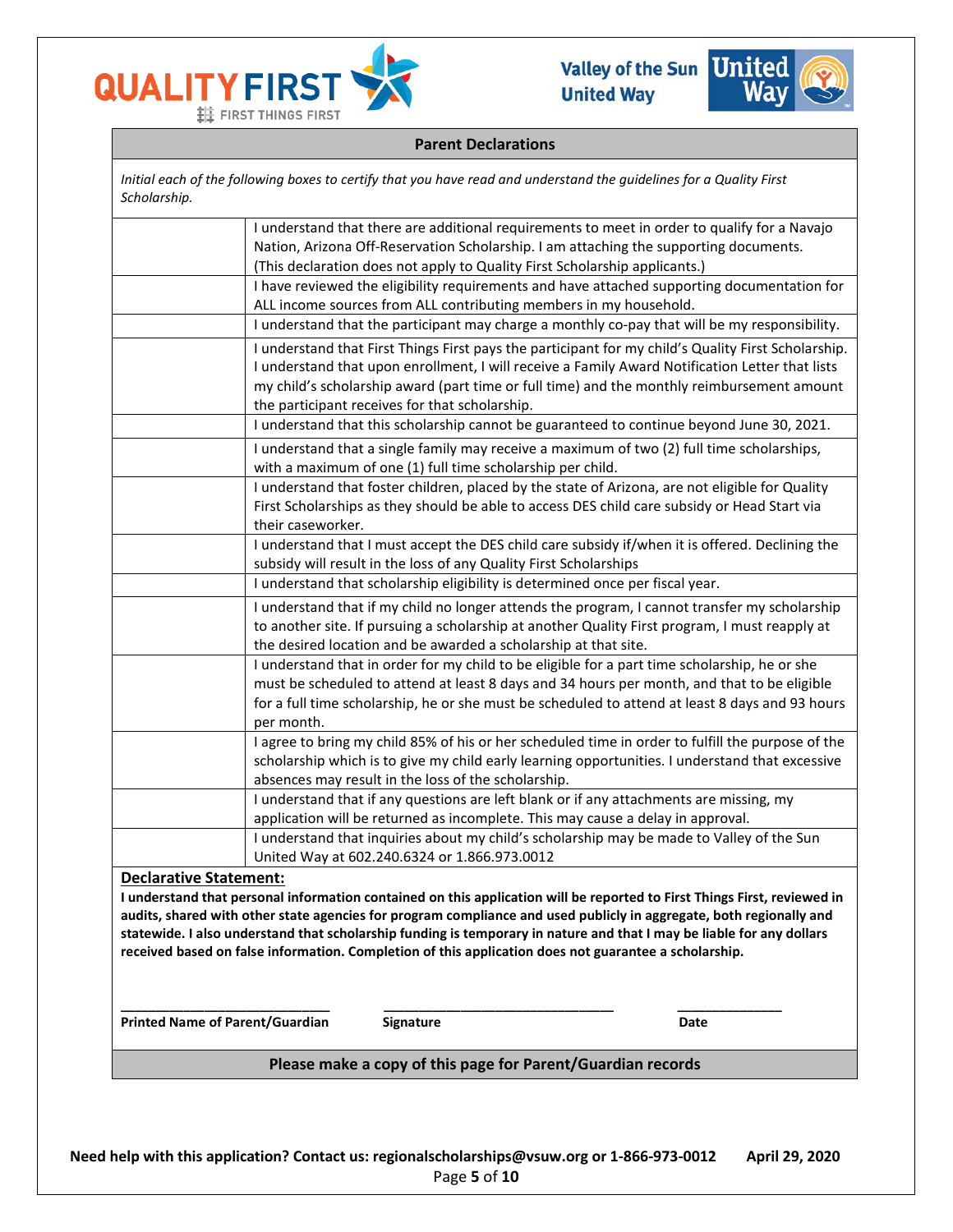



| <b>Participant Verification &amp; Determination of Eligibility</b>                                                                     |                                                                                                                                                                                         |          |          |          |          |          |          |          |
|----------------------------------------------------------------------------------------------------------------------------------------|-----------------------------------------------------------------------------------------------------------------------------------------------------------------------------------------|----------|----------|----------|----------|----------|----------|----------|
| Must be completed and initialed by site administrator on or before enrollment date                                                     |                                                                                                                                                                                         |          |          |          |          |          |          |          |
|                                                                                                                                        | All pages in application have been filled out completely.                                                                                                                               |          |          |          |          |          |          |          |
|                                                                                                                                        | Child's age and legal residency have been verified. (Ages 0-5, not yet eligible for Kindergarten.)                                                                                      |          |          |          |          |          |          |          |
|                                                                                                                                        | Family has been informed of co-payment (if applicable) not covered by the Scholarships Program.                                                                                         |          |          |          |          |          |          |          |
|                                                                                                                                        | Family has signed and received a copy of the Family Award Notification Letter with their child's scholarship<br>award (full time or part time) and monthly reimbursement amount listed. |          |          |          |          |          |          |          |
|                                                                                                                                        | Eligibility has been determined; income and household verification supporting documents are attached.                                                                                   |          |          |          |          |          |          |          |
| <b>2020 Federal Poverty Levels (FPL)</b><br>CIRCLE YOUR FINAL HOUSEHOLD SIZE DETERMINATION & ADD FINAL GROSS INCOME IN APPROPRIATE BOX |                                                                                                                                                                                         |          |          |          |          |          |          |          |
| 5<br>$R^*$<br><b>Family Size =</b><br>$\overline{2}$<br>3<br>7<br>4<br>6                                                               |                                                                                                                                                                                         |          |          |          |          |          |          |          |
| $GAI =$                                                                                                                                |                                                                                                                                                                                         |          |          |          |          |          |          |          |
| <b>200% of FPL</b>                                                                                                                     |                                                                                                                                                                                         | \$34,480 | \$43,440 | \$52,400 | \$61,360 | \$70,320 | \$79,280 | \$88,240 |
| *For each person over family size of eight (8) add \$8,960                                                                             |                                                                                                                                                                                         |          |          |          |          |          |          |          |
| <b>Printed Name of Staff Member</b><br><b>Signature</b><br>Date                                                                        |                                                                                                                                                                                         |          |          |          |          |          |          |          |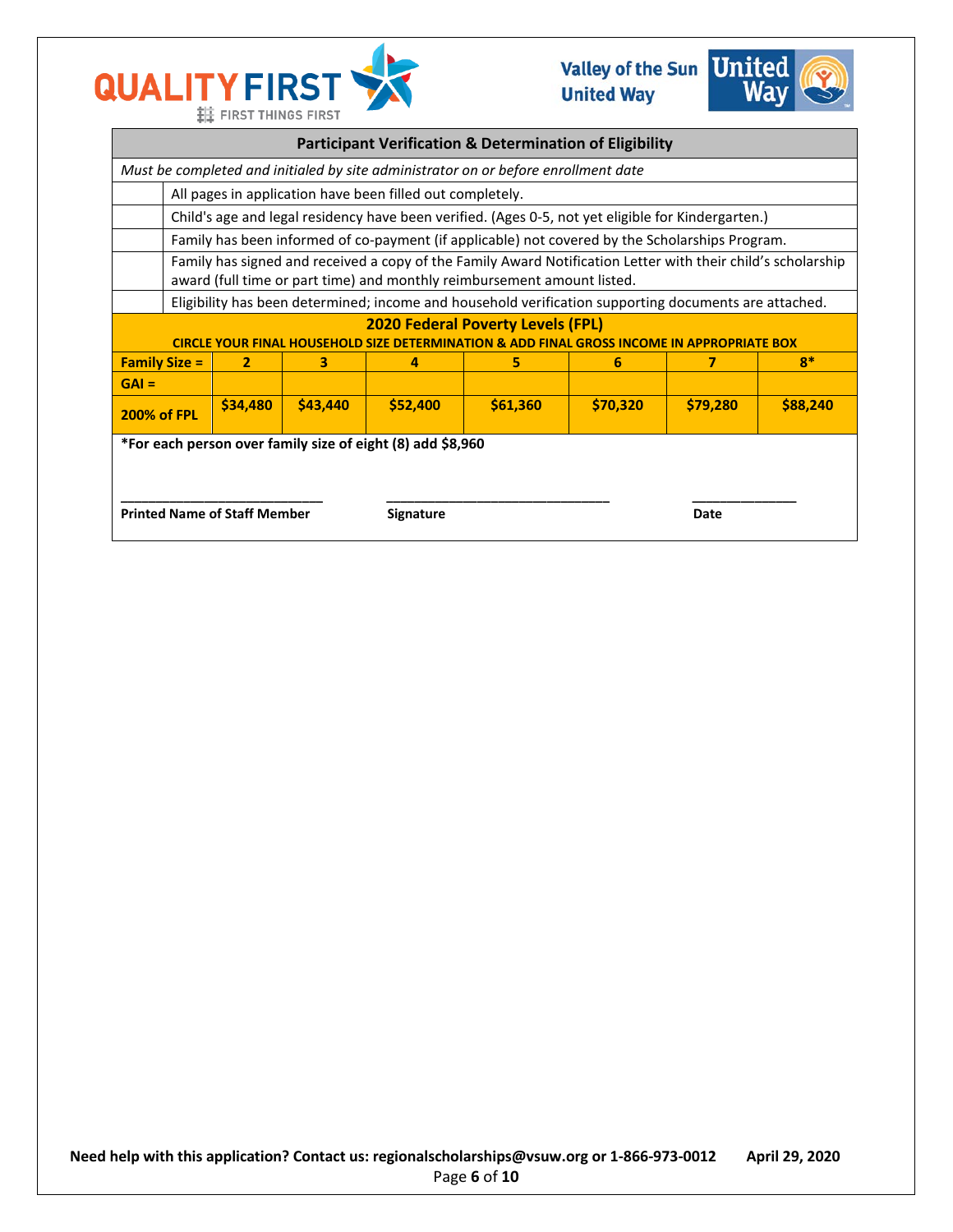



# **STATEMENT OF LAWFUL PRESENCE & ELIGIBILITY TO RECEIVE PUBLIC BENEFITS QUALITY FIRST SCHOLARSHIPS**

Title IV of the federal Personal Responsibility and Work Opportunity Reconciliation Act of 1996 (the "Act"), 8 U.S.C. §§ 1611 & 1621, provides that, with certain exceptions, only United States citizens, United States non-citizen nationals, "qualified aliens" (and sometimes only particular categories of qualified aliens), nonimmigrants, and certain aliens paroled into the United States are eligible to receive public benefits. Public benefits under the Act include grants and contracts as well as payments or assistance to an individual, household or family unit for welfare, health, disability, postsecondary education and other similar benefits. Individuals who apply for a public benefit must make a written declaration under penalty of perjury that they are eligible to receive public benefits and submit documentation establishing that eligibility.

Arizona Revised Statutes §§ 1-501 & 1-502 require, in general, that a natural person applying for a public benefit must submit certain documentation that satisfactorily demonstrates that the applicant is lawfully present in the United States and make a declaration under penalty of perjury that the submitted documentation of lawful presence is true.

**Directions: All applicants who are natural persons (i.e., individuals) must complete Sections I, II, and IV. Applicants who are natural persons and are not U.S. citizens or nationals must also complete Section III. Submit this completed form and a copy (front and back, if any) of one or more documents from the attached list that demonstrate eligibility and lawful presence in the United States.** 

## **SECTION I — CHILD INFORMATION**

PRINT OR TYPE CHILD'S NAME

GRANT OR OTHER BENEFIT APPLYING FOR **Quality First Scholarships**

## **SECTION II — CITIZENSHIP OR NATIONAL STATUS DECLARATION**

Is the child a citizen or national of the United States? (check one) Yes No

If the answer is "Yes," where was the child born? List city, state (or equivalent), and country.

City City Country or Territory State (or equivalent) Country or Territory Country or Territory Country or Territory

If the child is a citizen or national of the United States, go to Section IV. If he/she is not a citizen or national of the United States, please complete Sections III and IV.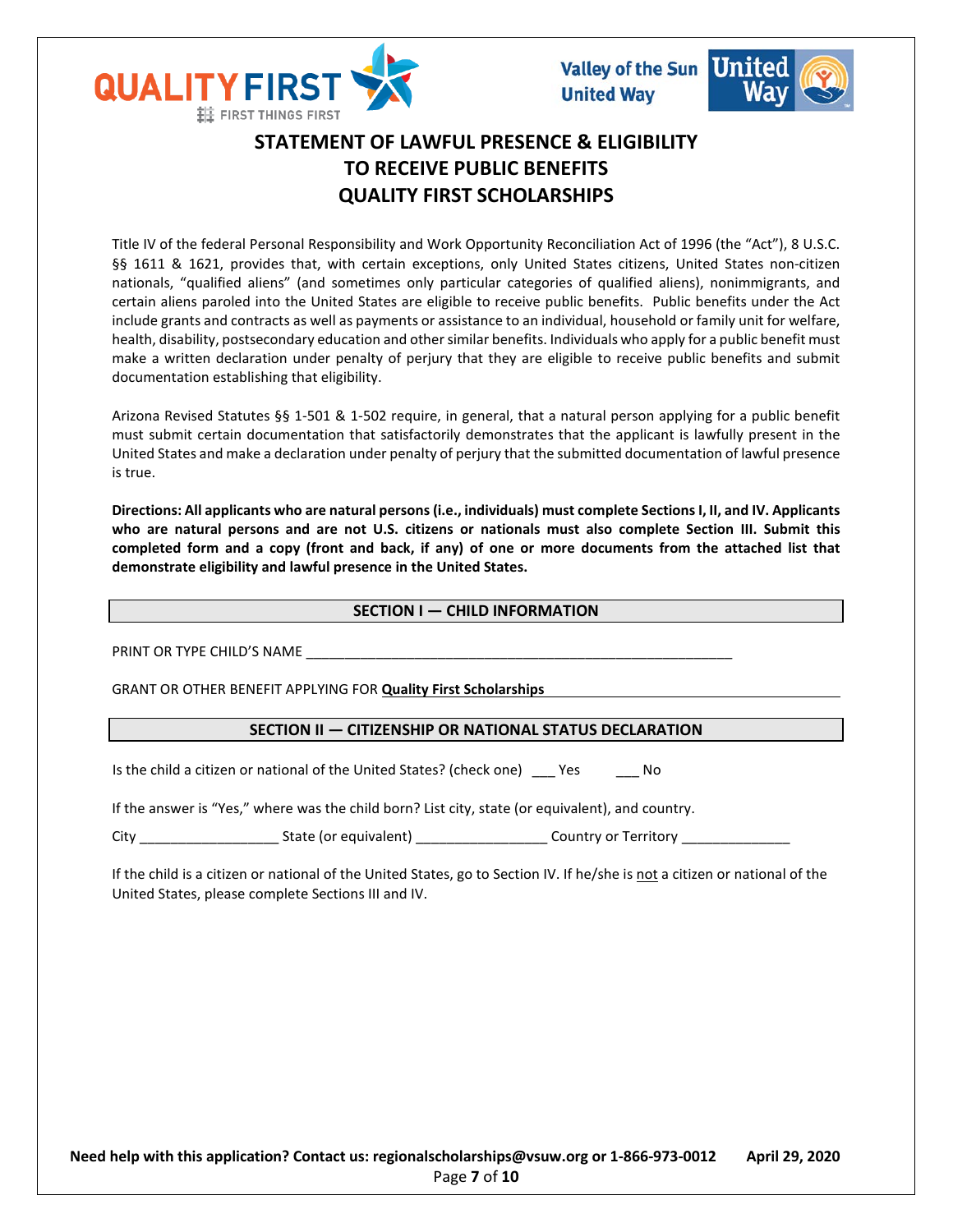



## **SECTION III — ALIEN STATUS DECLARATION**

**Directions:** To be completed by parent/guardian of applicants (child) who are not citizens or nationals of the United States. Please indicate alien status by checking the appropriate box.

**"Qualified Alien" Status** (8 U.S.C. §§ 1611(a), 1621(a)(1), 1641(b) and (c))

- $\Box$  1. An alien lawfully admitted for permanent residence under the Immigration and Nationality Act (INA).
- $\Box$  2. An alien who is granted asylum under Section 208 of the INA.
- $\Box$  3. A refugee admitted to the United States under Section 207 of the INA.
- $\Box$  4. An alien paroled into the United States for at least one year under Section 212(d)(5) of the INA.
- $\square$  5. An alien whose deportation is being withheld under Section 243(h) or 241(b)(3) of the INA.
- $\Box$  6. An alien granted conditional entry under Section 203(a)(7) of the INA as in effect prior to April 1, 1980.
- $\Box$  7. An alien who is a Cuban and Haitian entrant (as defined in section 501(e) of the Refugee Education Assistance Act of 1980).
- $\Box$  8. An alien who is, or whose child or child's parent is a "battered alien" or an alien subjected to extreme cruelty in the United States and who qualifies under 8 U.S.C. § 1641(c)(1)(B).
- □ 9. An alien who has been granted nonimmigrant status under Section 101(a)(15)(T) of the INA (human trafficking) or who has a pending application that sets forth a prima facie case for eligibility for such nonimmigrant status.
- $\Box$  10. An alien from Iraq or Afghanistan granted special immigrant status under Section 101(a)(27) of the INA. *See* 8 U.S.C. §§ 1101 (Afghanistan) & 1157 (Iraq) (resettlement support).

## **Nonimmigrant Status** (8 U.S.C. § 1621(a)(2))

 $\Box$  11. A nonimmigrant under the Immigration and Nationality Act (8 U.S.C. § 1101 *et seq.*). Nonimmigrants are persons who have temporary status for a specific purpose. *See* 8 U.S.C. § 1101(a)(15). (*Applicable to state public benefits only*.)

## **Alien Paroled into the United States For Less Than One Year** (8 U.S.C. § 1621(a)(3))

 $\Box$  12. An alien paroled into the United States for less than one year under Section 212(d)(5) of the INA. (*Applicable to state public benefits only*.)

## **Otherwise Lawfully Present** (A.R.S. §§ 1-501 & 1-502)

□ 13. A person not described in categories 1–12 who is otherwise lawfully present in the United States. **PLEASE NOTE: The federal Personal Responsibility and Work Opportunity Reconciliation Act may make persons who fall into this category ineligible for public benefits despite being lawful present in the United States.** *See* 8 U.S.C. §§ 1611(a) & 1621(a).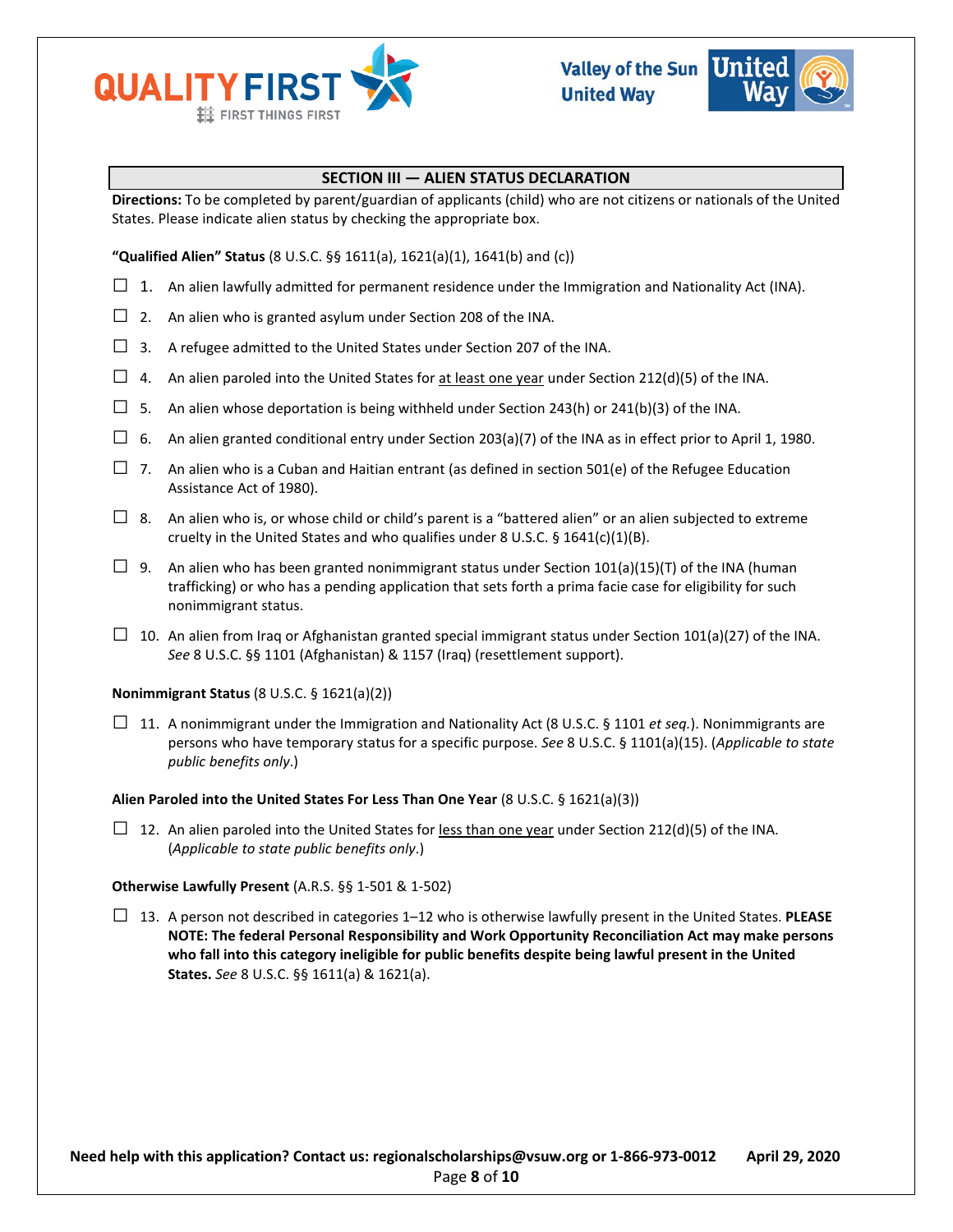



# **SECTION IV — DECLARATION**

**All applicants must complete this section.** I declare under penalty of perjury under the laws of the state of Arizona that the answers I have given are true and correct to the best of my knowledge and that the document(s) submitted demonstrating eligibility and lawful presence are true.

\_\_\_\_\_\_\_\_\_\_\_\_\_\_\_\_\_\_\_\_\_\_\_\_\_\_\_\_\_\_\_\_\_\_\_\_\_\_\_\_\_\_ \_\_\_\_\_\_\_\_\_\_\_\_\_\_\_\_\_\_\_\_\_\_\_\_\_\_\_\_\_\_\_\_\_\_\_

Type of legal residency document(s) provided for applying child: \_\_\_\_\_\_\_\_\_\_\_\_\_\_\_

PARENT OR LEGAL GUARDIAN'S SIGNATURE **Example 20 SIGNATURE** 

**Attachment: List of Evidence of Eligibility and Lawful Presence** 

Rev 4/20